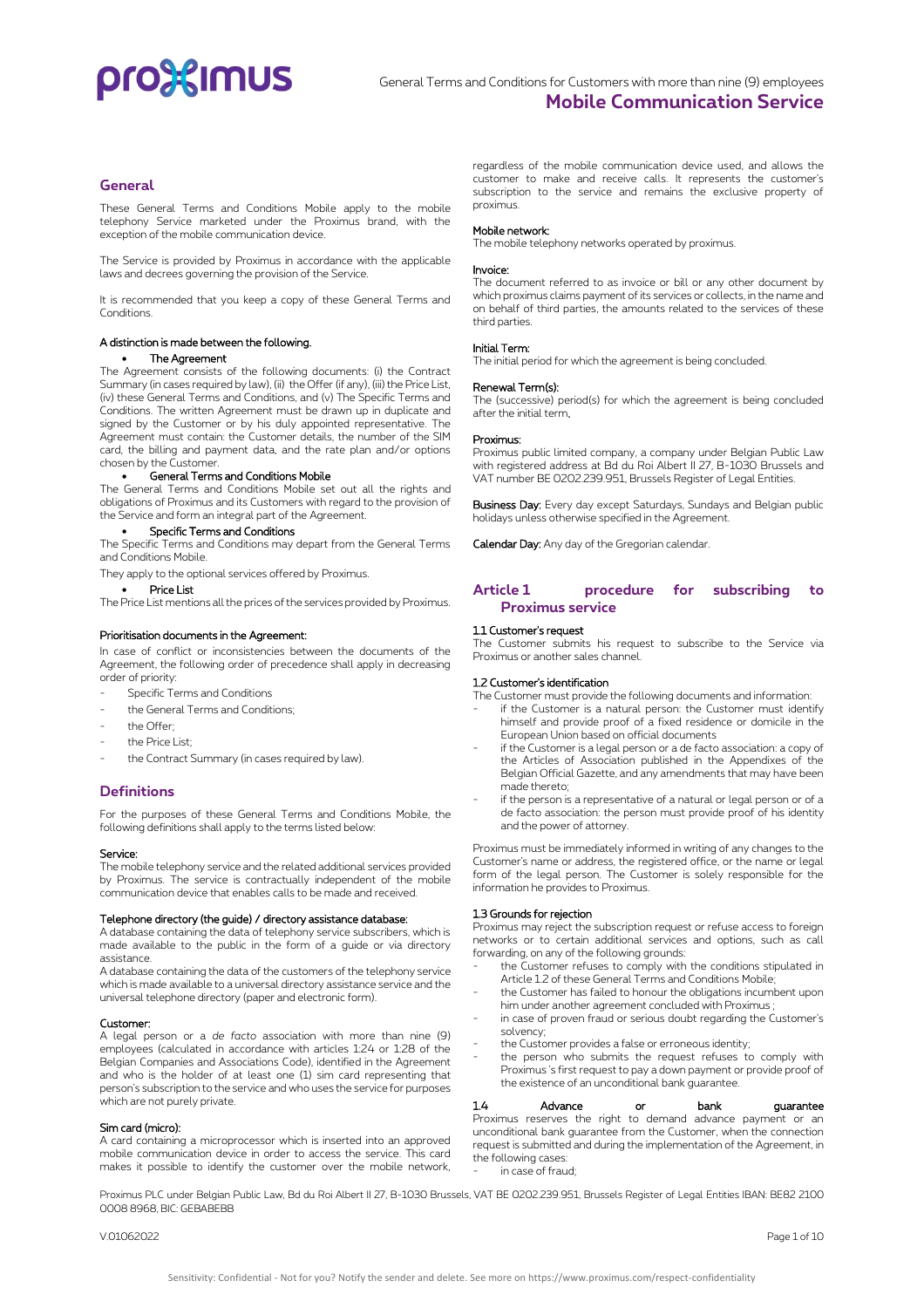

- if the Customer has unpaid and due debts towards Proximus;
- if Proximus notes that the Customer makes abnormal use of his access to the Mobile Network, i.e. in a way that deviates from his normal usage (e.g. an abnormally high number of units used) or which deviates from the usage that another Customer would have made in a similar situation;

in case of doubts concerning the Customer's identity; The advance due in case of fraud, unpaid, due debts and in case of of doubts concerning the Customer's identity, is up to six times the Customer's average invoice, the amount being calculated on the basis of the invoices of the latest twelve (12) months. The advance due in case of abnormal use is equivalent to the price of the consumed service If the advance or bank guarantee is not paid within the deadline imposed, Proximus may refuse the connection request, suspend the Service or terminate the Agreement without the Customer being entitled to claim any compensation whatsoever. There is no interest on this advance or bank guarantee. The advance will be used in its entirety for the payment of the first bill(s) of the Customer. If this advance or bank guarantee is not fully used up after the first six bills, the Customer shall be entitled to demand that Proximus recover the excess amount of the advance or bank guarantee paid.

### 1.5 Effective date and Agreement duration

Unless otherwise agreed, the Agreement is validly concluded as soon as mutual consent is given and it enters into effect on the date that Proximus activates the SIM card on the Mobile Network

Unless otherwise agreed between the Parties, the Initial Term of the Agreement shall be twenty-four (24) months as from the activation of the Service. At the end of the Initial Term, the Agreement shall be tacitly renewed for an indefinite Renewal Term. Should one Party not wish the Agreement to be renewed automatically for an indefinite Renewal Term, it must notify the other Party in writing at least thirty (30) Calendar Days before the end of the Initial Term.

### 1.6 Changes to the terms and conditions of the Agreement

Proximus reserves the right to amend the Agreement and the technical features of the Service, even if this affects the price or quality of the Service. Proximus shall notify the Customer in writing of such amendments at least thirty (30) Calendar Days before their entry into effect. Customers who do not accept the new conditions may, except in cases stipulated by law, terminate their Agreement without having to pay an early termination fee, by no later than the last day of the three (3) months period following the notification of the changes. In case of a rate increase, the Customer may except in cases stipulated by law or the yearly indexation, terminate its Agreement without having to pay any early termination fee, by no later than the last day of the three (3) months period following the notification of the rate increase. Termination may be exercised by any written means.

For the sake of clarity, change of type of infrastructure and/or technology used to deliver the Service shall not be deemed an amendment to the Agreement or Service if the functionality of the Service remains unchanged or is improved for the same price following such change.

Proximus may review and adjust prices once a year, based on the consumer price index (using to the formula: new price = old price  $x$ (current index/previous index). A price adjustment based on this formula shall not give the Customer any right to terminate the Agreement without an early termination fee.

## **Article 2: rights and obligations of proximus**

### 2.1 Mobile Telephony Service

2.1.1. Proximus only has an obligation of means (*obligation de moyen/middelenverbintenis*) regarding its obligations under the Agreement and shall take all the necessary measures to ensure the proper functioning of the Service. Unless stated otherwise, Proximus does not guarantee a minimum level of quality of the Service.

Proximus alone shall determine which technical means are necessary to provide access to this Service under the most favourable conditions, without having to extend the Mobile Network or increase capacity.

Mobile telephony is a form of wireless communication and works via the propagation of radio signals. Since these signals can be disturbed by an external source or obstacles such as buildings, vegetation or the terrain, perfect transmission cannot be guaranteed everywhere, at all times. The quality of the Service also depends on the quality of the terminal equipment used by the Customer.

### 2.1.2. Use in Belgium and abroad (Roaming Services)

2.1.2.1. At the latest when the Agreement is concluded, Proximus shall provide the Customer with as much information as possible with regard to the capacities of the Service, the rates applied, the available options, and the use of the SIM card in Belgium and abroad. The estimated maximum upload and download speeds of the mobile broadband connection, the advertised upload and download speeds of the mobile broadband connection (where available), and the mobile download volume can be found on the website.

2.1.2.2. The Proximus Service includes the use of the Customer's SIM card on other mobile networks abroad ("Roaming services" or "Roaming"), in return for payment for communications outside the European Union. For communications within the European Union, excluding calls from Belgium to a foreign number, the national tariff plan shall also apply. Other charges, such as charges for calls and text messages to value-added service numbers (special numbers (0800, 0900,…), third party services, short numbers,...), third party services and short numbers from abroad, shall be invoiced to the Customer, even if the value-added number is advertised as being free in the country concerned for local users.

Phone calls and data connections made in non-terrestrial areas (e.g. from a ship or from an airplane) use satellite networks corresponding to another geographical area and are considered as being outside the European Union. The national rate does not apply to these communications and the Roaming charges related to these communications will be charged to the Customer.

The list of countries in which Roaming is possible and the Roaming rates are specified in the description of the tariff plan concerned and may be modified according to agreements between Proximus and foreign operators.

With the exception of article 2.1.2.5., "European Union", within the meaning of articles 2.1.2. and 3.1.2. of the present terms and conditions related to Roaming, means the 26 countries other than Belgium that are officially part of the European Union, as well as Iceland, Liechtenstein, Norway and any other country that Proximus chooses to include in the list of countries where the national tariff plan applies, such as the United Kingdom (updated list that can be consulted on www.proximus.be).

2.1.2.3. Outside Belgium, depending on the country, it is possible for the SIM card to be programmed to select only preferred networks. However, the Customer can manually select the network on which he wants to send and receive his calls or access the Internet, provided that Proximus has concluded a Roaming agreement with that other network.

The Customer has the possibility to opt for separate Roaming Services provided by suppliers of alternative Roaming Services, according to the conditions stipulated on the website [www.proximus.be\roaming]. This option to switch to an alternative provider of Roaming Services or to switch from an alternative provider of Roaming Services to another provider is free of charge and can take place at any time.

Proximus cannot grant the customer's request to switch to an alternative provider of Roaming Services in the following cases

- if the customer's SIM card is out-of-service;
- if an opt-out has been requested for the customer's SIM card. An opt-out means that the SIM card holder specifically asked Proximus that the card cannot be used for the provision of alternative Roaming Services.

Proximus can under no circumstances be held liable for the provision of the Roaming Service offered by the alternative service provider, nor for any possible problem related to the provision of this service.

2.1.2.4. Proximus provides information on its website about the foreign countries where 5G technology is available [\( www.proximus.be/5G\)](http://www.proximus.be/5G).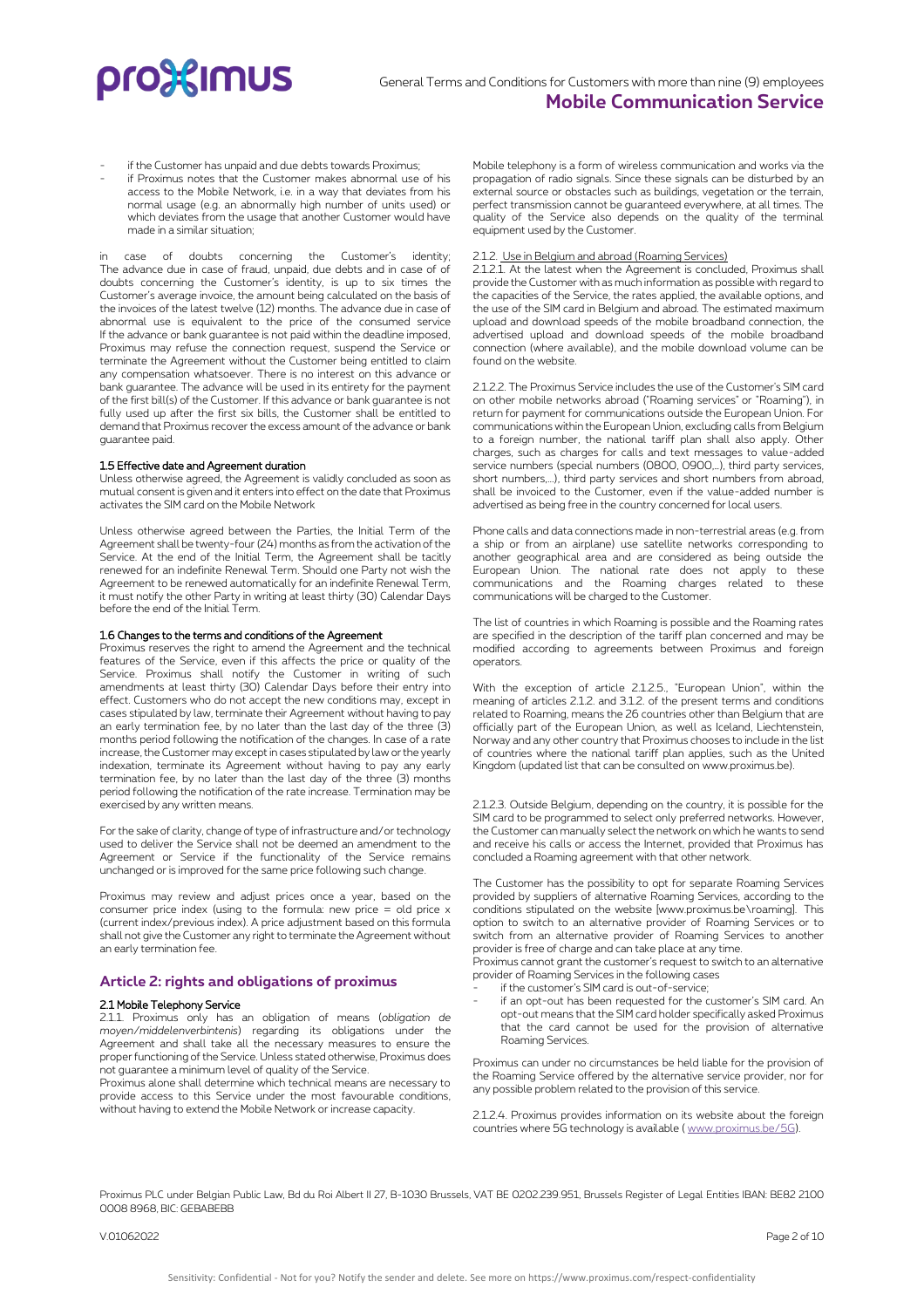2.1.2.5. When Roaming Services are available in the European Union, the quality of service offered in that country may differ from the quality of service offered in Belgium due to various local factors related to the technologies available in the visited country such as the deployment status of the latest technology, local network coverage, available speed, latency but also other external local factors such as topography, etc.

Should the Customer encounter difficulties with the quality of service offered while Roaming in the European Union in relation to what is contractually agreed, the Customer can contact the customer service department in accordance with article 13 of these General Terms and Conditions. Outside the European Union, reasons other than those referred to in the first paragraph may influence the quality of Roaming Service.

2.1.2.6. Without prejudice to article 3.12, the use of the Mobile Service while Roaming within the European Union may be subject to a reasonable use policy in accordance with the European regulation. The conditions of these reasonable use policies are defined in the descriptions of the relevant tariff plans.

2.1.3. Every SIM card has an associated PIN code (personal identification number) and PUK code (personal unblocking key). These codes are allocated by Proximus and communicated to the Customer when the SIM card is provided to him. The instructions on how to use them depend on technological developments and are explained in the user manual of the mobile communication device.

The SIM card's configuration can be changed at any time by Proximus.

2.1.4. Proximus offers a Customer Service to ensure that the Customer's needs are met insofar as possible. This Customer Service handles Customer questions and complaints relating to any malfunctions of the Service. The Customer can also use this service in case of the loss, theft or failure of his SIM card. The Customer is informed of, accepts and gives his consent for calls originating from or made to Proximus Customer Service to be recorded in order to serve as proof in case of a contested commercial transaction. Calls to or from the Customer Service may also be listened in on or recorded for quality control purposes.

2.1.5. Insofar as the mobile communication device permits it, the Customer can instruct that call restrictions be applied to his device, making certain types of call impossible. The activation of this restriction is payable, with the exception of the restriction of calls to national premium rate numbers, including national premium rate numbers used to provide adult content, international premium rate numbers and numbers that are not used in compliance with the international E164 telephone numbering plan.

2.1.6. Proximus reserves the right to take all appropriate measures in order to respond to an incident regarding network security or to face up to integrity incidents, threats and to vulnerable situations. These measures may, in certain cases, consist in a temporary modification of the terms of service.

### 2.2. Access to the SMS and voice Service, availability and fault clearance

2.2.1. Proximus shall activate the SIM card within two (2) Business Days, except in the following cases (i) mutual consent with the customer, (ii) late delivery by third parties, (iii) in application of the grounds for rejection mentioned in Article 1.3, (iv) in case of a portability, as specified in Article 10, (v) complex and/or multiple activations, (vi) failure to act on the part of the Customer, (vii) force majeure. This period starts from the moment that the Customer is in possession of the SIM card and remains valid so long as the validity period of the SIM card has not expired.

If Proximus is unable to respect this obligation - unless the delay is attributable to the Customer, another operator or in case of force majeure - it shall offer the Customer affected by the delay, who explicitly requests it, compensation limited to that specified in the Price List, for each calendar day of delay. The Customer will have ten (10) Business Days to claim said compensation.

2.2.2. Proximus shall take all the necessary measures to clear any faults attributable to it as soon as possible.

#### 2.3 Telephone number

Proximus must allocate one number per subscription, except if the Customer ports his number to Proximus from another operator. Another telephone number may be allocated to the Customer on the latter's request.

Proximus will examine this request based on the technical possibilities. Proximus can bill the Customer for charges related to the changing of a telephone number.

If the Customer's telephone number must be changed due to Servicerelated reasons, the Customer must be notified of this at least two (2) months in advance.

### 2.4 Protection of personal data

2.4.1.Generalities

2.4.1.1. The data protection related concepts used in this article 2.4 shall have the meaning given to them in the Data Protection Legislation.

2.41.2. The Customer undertakes to comply (i) with the General Data Protection Regulation (2016/679) (ii) with the Belgian law on the protection of natural persons of 30 July 2018 with regard to the processing of personal data, and (iii) with the national laws implementing the Directive on Privacy and Electronic Communications (the legislation referred to under (i) , (ii) and (iii) above being jointly referred to as the "Data Protection Legislation").

2.41.3. Proximus will comply with the Data Protection Legislation when processing information relating to an identified or identifiable natural person in its performance of this Agreement (referred to as 'personal data' under the Data Protection Legislation).

2.4.1.4. The role of Proximus (data controller or data processor) with regard to the personal data being processed in the context of the performance of the Agreement, other than the personal data mentioned in article 2.4.2. for which Proximus is data controller, will be described either in the Order Form or the applicable Contractual Service Description or in the Proximus Privacy Policy, available at proximus.be/privacy.

# 2.4.2.Proximus acting as data controller

Proximus processes personal data relating to its Customers (and their fellow users and end users where applicable), e.g. identification data, contact data, data on the Customer's use of Proximus products and services, data on the Customer's communication traffic, billing and payment data, and technical data. In this context, Proximus acts as a data controller. The data is processed for the following purposes:

- the performance of the Agreement with the Customer and the delivery of the Products and Services requested by the Customer;
- the administration and management of relations with the Customer;
- Customer profiling and conducting information and promotion campaigns for products and services offered by the Proximus Group, unless the Customer objects to this;
- the improvement and development of Proximus products and services;
	- the provision of reporting services to third parties based on anonymized data.

Proximus' files may be accessible to third parties who work in the name or on behalf of Proximus.

Proximus may share Customer data with the Affiliates of the Proximus Group in order to conduct information and promotion campaigns for the products and services of the Proximus Group, unless the Customer objects to this.

In the cases stipulated by law, Proximus shall hand over Customer data if requested to do so by the government services.

The Customer has the right to access, correct and delete any data that relates to him.

For further information about the processing of personal data by Proximus, the purposes of the processing, the categories of personal data concerned, the data collection method, the retention period of the personal data, and the way in which the Customer can exercise his rights and set his privacy preferences, please refer to Proximus' privacy policy which is available on proximus.be/privacy.

The data relating to Customers who have terminated their contracts with Proximus can be used by the Proximus Group to inform them of the Proximus Group's products and services, unless the Customer objects to this.

Proximus hereby delegates to the Customer, which agrees, to carry out the following obligations of Proximus under the Data Protection Legislation. In particular, the Customer shall:

Proximus PLC under Belgian Public Law, Bd du Roi Albert II 27, B-1030 Brussels, VAT BE 0202.239.951, Brussels Register of Legal Entities IBAN: BE82 2100 0008 8968, BIC: GEBABEBB

V.01062022 Page 3 of 10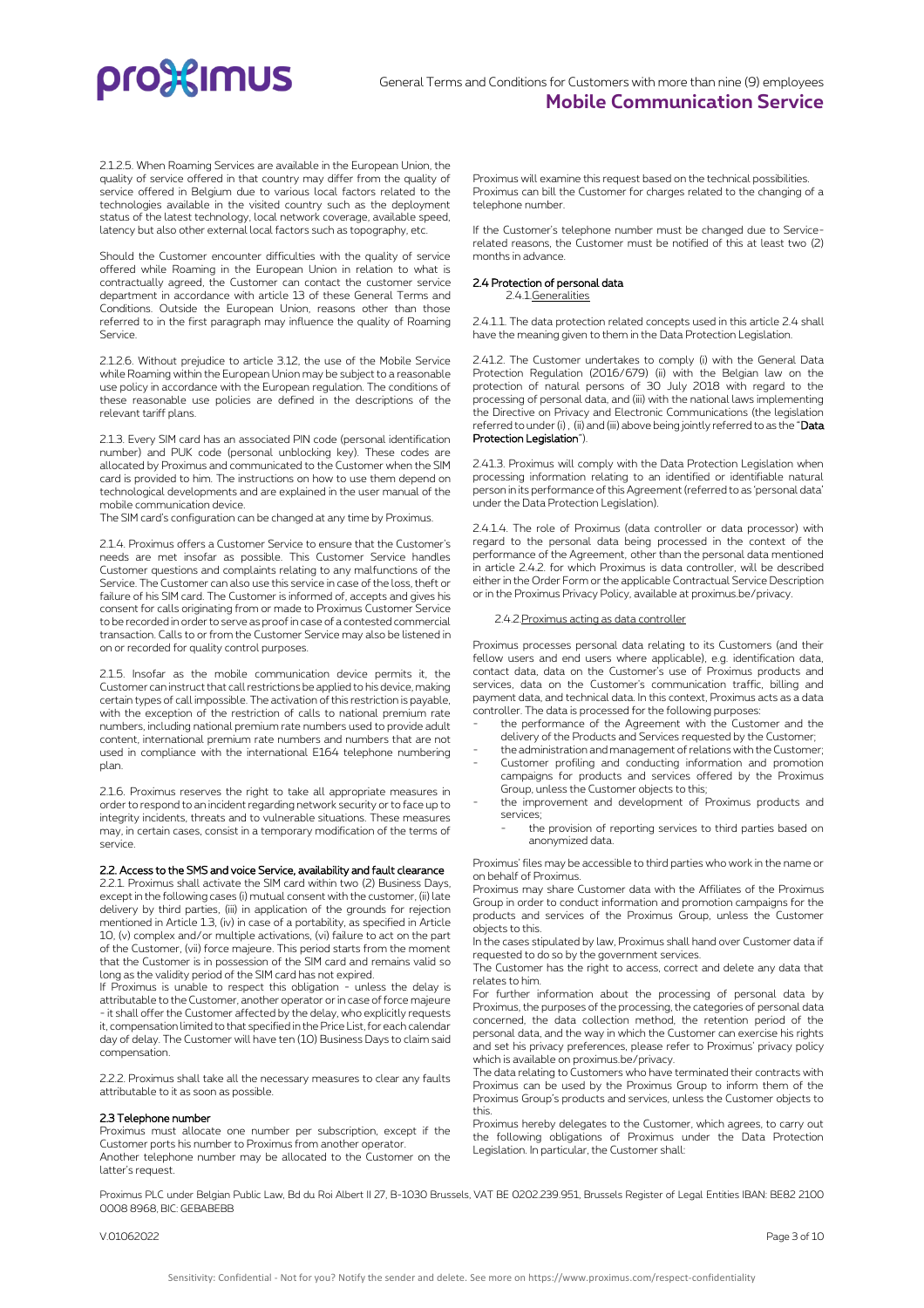- ensure that all personal data are accurate, complete and up-todate;
- ensure that data subjects to whom the personal data relate are properly informed in accordance with the Data Protection Legislation that personal data relating to them may be processed by Proximus under this Agreement. For that purpose, the Customer shall inform the data subjects of the Proximus Privacy Policy and more specifically how employees can exercise their rights regarding their personal data ;
- shall provide, upon the request of Proximus, with evidence demonstrating that the data subjects have been duly informed in accordance with this article 2.4.2.

# 2.4.3. Proximus acting as data processor

2.4.3.1. Where Customer (or its data controllers if the Customer is not the data controller) provides personal data to Proximus in connection with its use of the Products/Services and requests Proximus to process personal data on behalf of the Customer (or of the Customer's data controllers) for the sole purpose of providing the Customer with the Products/Services, the Customer shall act as data controller in relation to the processing of these personal data and Proximus shall act as a data processor regarding these personal data.

2.4.3.2. The Customer shall ensure the rights and obligations of the Parties under this Article 2.4. are appropriately reflected towards its data controllers it allows to make use of the Products/Services. The Parties agree that Customer shall act as the sole point of contact for Proximus, either in its capacity as data controller or on behalf of its data controllers. All references to Customer rights and obligations under this Article 2.4. shall be deemed to include the respective data controllers of the Customer to the extent applicable.

The personal data made available by the Customer might relate to the following types of data subjects: its own customers, employees, workers, agents, representatives, consultants or other third parties.

The personal data might include the following categories of data:

- identification information, contact details :
- preferences with regard to direct marketing ;
- invoice and billing data;
- data related to the usage of the Products/Services under this Agreement ;
- any other type of personal data identified in the Agreement.

With regard to these personal data of the Customer (or its data controllers) will have the rights and obligations a data controller as set out in the Data Protection Legislation.

2.4.3.3. Proximus shall process or transfer the personal data in accordance with Customer's documented instructions, unless Proximus is required to otherwise process or transfer the personal data under the laws of the European Union or one of its Member States. Where such a requirement is placed on Proximus, Proximus shall provide prior notice to the Customer, unless the law prohibits such notice on important grounds of public interest. The Agreement, including this article, is the Customer's complete instruction to Proximus in this respect. All additional or alternative instructions must be agreed upon in writing by the Parties.

2.4.3.4. Proximus shall treat the personal data as strictly confidential and ensure that any natural person acting under its authority who has access to the personal data (i) commits himself/herself to confidentiality or is under an appropriate statutory obligation of confidentiality and (ii) does not process the personal data except on instructions from the Customer, unless he/she is required to otherwise process or transfer the personal data under the laws of the European Union or one of its Member States.

2.4.3.5. Irrespective of where Proximus receives or holds the personal data, Proximus shall take the technical and organizational measures agreed in this Agreement to ensure a level of security appropriate to the risks that are presented by the processing (in particular risks from accidental or unlawful destruction, loss, alteration, unauthorized disclosure, use or access and against all other unlawful forms of processing) and taking into account the state of the art, the costs of implementation and the nature of the personal data and the potential risks.

2.4.3.6. If Proximus detects a personal data breach affecting the personal data in the framework of the performance of the Agreement, Proximus shall inform the Customer about the breach without undue delay.

2.4.3.7. At the request of the Customer and taking into account the nature of the processing as well as the information available to Proximus, Proximus shall provide insofar as possible reasonable assistance to the Customer in:

- dealing with requests from data subjects exercising their data subject rights under the Data Protection Legislation;
- implementing technical and organisational security measures to comply with the Customer's obligation of security of the personal data processing,
- notifying personal data breaches affecting the personal data to the supervisory authority and to the data subject, as the case may be; and
- conducting data protection impact assessments and consult the supervisory authority in such context.

Proximus reserves the right to claim a reasonable compensation for this assistance.

2.4.3.8 At the request of the Customer, Proximus shall provide all information necessary to demonstrate compliance with this article 2.5.2.3 as well as to contribute reasonable demands for audits conducted by the Customer or another independent auditor mandated by the Customer. Advance notice of at least 60 (sixty) Calendar Days is required, unless applicable Data Protection Law requires earlier audit. In case of an audit, Customer will bear its own expense and the cost of Proximus's internal resources required to conduct the audit. Audits will be limited to data privacy aspects and to a maximum of three (3) Business Days and will only be allowed during Business Hours without impact on the Proximus business. Proximus and the Customer agree to limit the audits to a strict minimum and with a maximum of once every two (2) years unless serious reasons for an earlier audit would exist or if a data protection authority would require so. Certifications and existing audit reports will be used to avoid audits. If any audit reveals that Proximus is, or that the Products/Services are, not in compliance with the provisions of this Agreement and/or Data Protection Legislation, the exclusive remedy of the Customer, and the exclusive obligation of Proximus shall be that: (i) the Parties will discuss such finding, and (ii) Proximus shall take, at its own cost, all corrective actions, including any temporary workarounds, it deems necessary to comply with the provisions of this and/or Data Protection Legislation. Proximus may charge the Customer for any corrective actions if the corrective actions were required due to changes of Data Protection Legislation.

2.4.3.9. The Customer hereby provides a general written authorisation to Proximus to engage subcontractors for the processing of the personal data (i) to the extent necessary to fulfil its contractual obligations under the Agreement and (ii) as long as Proximus remains responsible for any acts or omissions of its subcontractors in the same manner as for its own acts and omissions hereunder. Proximus shall inform the Customer of any intended addition or replacement of other processors, giving the Customer the opportunity to object to such changes. If the Customer has a legitimate reason for objection that relates to the processing of personal data, Proximus may not be in a position to continue to provide the Service to the Customer and shall in such case be entitled to terminate this Agreement. Where Proximus engages another processor under this article, Proximus shall ensure that the obligations set out in this article 2.4.3. are imposed on that other processor by way of a written agreement.

2.4.3.10. Proximus shall be entitled to transfer the personal data to a country located outside the European Economic Area which has not been recognised by the European Commission as ensuring an adequate level of data protection, if Proximus (i) has provided appropriate safeguards in accordance with the Data Protection Legislation or (ii) can rely on a derogation foreseen by the Data Protection Legislation enabling such transfer. The Customer shall from time to time execute such documents and perform such acts as Proximus may reasonably require to implement any such appropriate safeguards.

2.4.3.11. At the end of the Agreement, Proximus will delete the personal data (unless the law requires further storage of the personal data) or, if requested by the Customer, return it to the Customer or give the Customer the possibility to extract the personal data.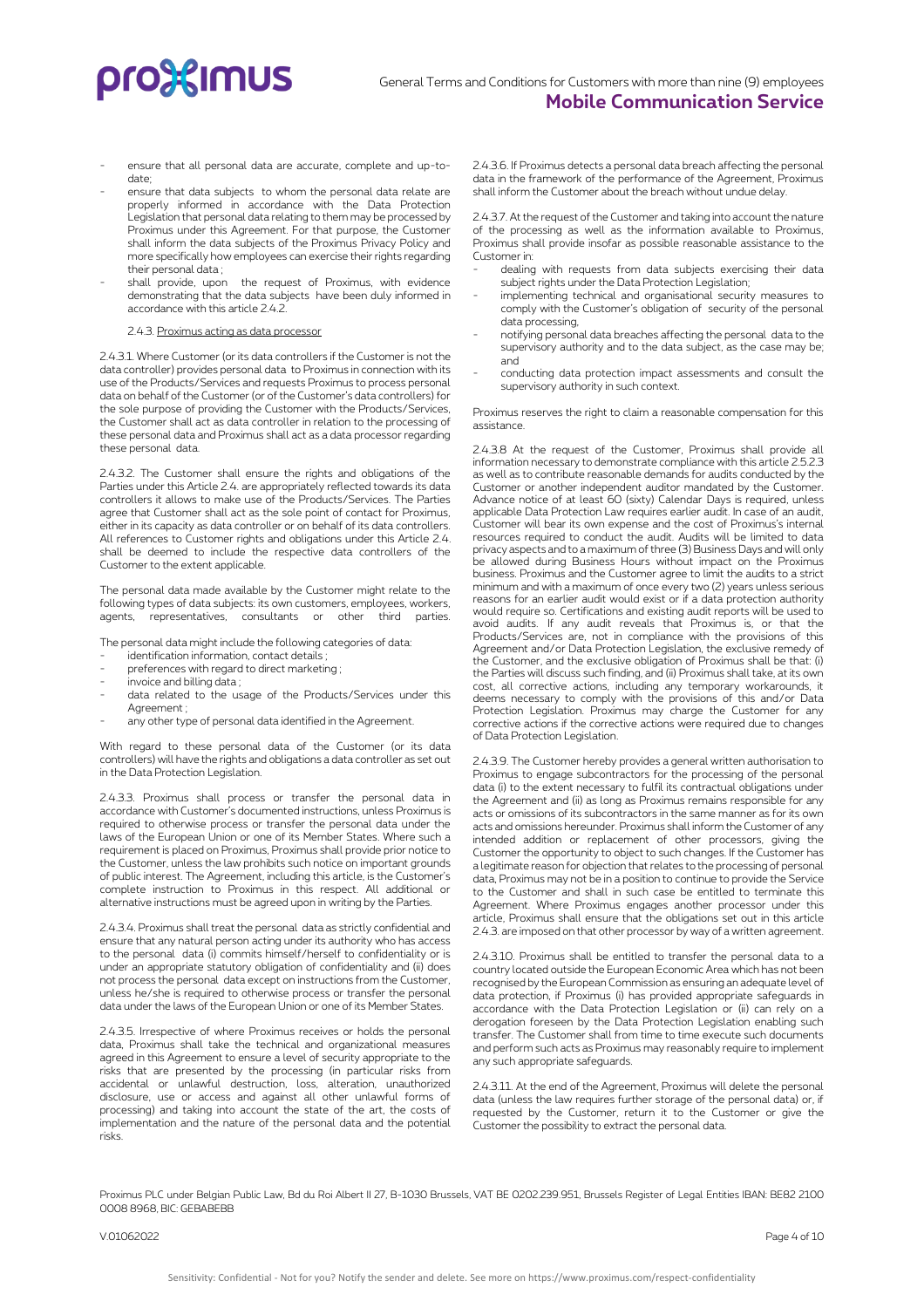2.4.3.12. If any request of the Customer under this article 2.4.3 requires Proximus to take additional steps beyond those directly imposed on Proximus by the Data Protection Legislation, the Customer shall reimburse Proximus for any costs incurred by Proximus for taking such additional steps.

2.4.3.13. The breach of any Data Protection Legislation by Proximus shall be deemed as a Proximus' Fault only if Proximus has acted outside or contrary to lawful instructions of the Customer.

## 2.5. Malicious calls, calling restrictions and CLIP/CLIR

2.5.1 A Customer receiving malicious calls may ask Proximus to identify the number from which the calls originated. If identification is technically possible, Proximus will ask the holder of the number to stop making such calls.

2.5.2 Should the Customer nevertheless continue to receive such calls, he may contact the Ombudsman's Service. At the request of the Ombudsman's Service, Proximus will provide the latter with the identity and address of the originator of the malicious calls, if Proximus possesses the necessary data.

2.5.3. CLIP: the caller's line identification is displayed on the screen of the mobile communication device.

CLIR: restriction of the caller's line identification.

Where the technical requirements allow it and provided that the Customer's mobile communication device supports this functionality, the Customer receiving the call will see the caller's telephone number appear on the screen of his device (CLIP), on condition that the caller has not restricted this feature (CLIR). If the call originates from another Network, the caller's number is only displayed if operators of the other networks concerned authorize the transmission of said number.

The Customer can refuse to have his telephone number displayed (CLIR) when concluding the Agreement or at any time thereafter by contacting Proximus Customer Service (this means that the Customer can switch from having his telephone number permanently displayed to having it permanently restricted (CLIR) and vice versa, free of charge and at any time). The CLIR function does not work with SMS or MMS messages.

When a call is forwarded or transferred, the last person called (i.e. the person to whom the call was forwarded) will see the telephone number of the initial caller appear on the screen of his mobile communication device.

The telephone number of a caller calling the 100, 101, 102, 110 and 112 emergency services is automatically displayed to the latter even if the caller has restricted the display of his telephone number.

### 2.6. Telephone directories and directory assistance

2.6.1. In accordance with the applicable rules, Proximus shall provide directory publishers and suppliers of directory assistance services with the following Customer data:

- the name and initial of the first name(s) (or the full first name if the
- Customer has expressed his wish to have it mentioned);
- the full address;
- the telephone number allocated by Proximus.

This data will not be communicated if the Customer has an unlisted number or if he indicates, via [www.1307.be,](http://www.1307.be/) Mentions Légales, that he does not want to be included in the directories and/or directory assistance services.

2.6.2. When subscribing to the Agreement, the Customer can choose whether or not to be listed in the directories and/or directory assistance services. If the Customer does not fill in the fields in the Agreement for a listing in the directories and the directory assistance services, it will be assumed that he wants his number to be unlisted.

The Customer can also indicate at any time via www.1307.be, Mentions Légales, that he does not want to be included in the directories and/or directory assistance services.

Customers who do not want their name and address details to be found on the basis of their telephone number can easily indicate this via www.1307.be, Mentions Légales.

2.6.3. The "Mailbox 1307" service allows the caller to leave a message on the Customer's voicemail via 1307 directory assistance, without the Customer's mobile number being disclosed. To offer this service, the Customer's personal data (such as his name, address and mobile number) are included in 1307 Directory Assistance. If the Customer does not want to receive messages via the "Mailbox 1307" service, he can indicate this by calling the toll-free number 0800 93 742.

2.6.4. Against payment, Proximus can make the details that the Customer wants listed in the directories and/or directory assistance available to third parties, unless the Customer has an unlisted number or if he has opposed this on the website www.1307.be, Mentions Légales.

2.6.5. The Universal Telephone Directory (on paper and on www.1307.be) and 1307 Directory Assistance allow the Customer to:

- find a telephone number on the basis of a name and address and/or
- find a name and address on the basis of a telephone number and/or
- find the telephone number and name and address of a selfemployed person or company on the basis of the professional activity.

2.6.6. Payable entries in the Universal Telephone Directory (on paper and on www.1307.be) and 1307 Directory Assistance.

Against payment, the Customer may opt for one or more payable entries, e.g. additional listings, informative data such as the professional activity, etc. For more information on the different possibilities, consult www.1307.be/ads.

2.6.7. The Customer is responsible for the accuracy of the data that he communicates to Proximus.

2.6.8. All changes to a Customer's identification or connection details shall be introduced as quickly as possible into the database of the 1307 Universal Directory Assistance Service and the Universal Telephone Directory (paper and electronic form).

2.6.9. The 1307 Universal Directory Assistance Service and the Universal Telephone Directory (paper and electronic form) are made available in accordance with the applicable rules.

# **Article 3: rights and obligations of the customer**

3.1 The Customer shall take all reasonable precautions to keep his PIN and PUK codes secret, and any other code sent to him that enables access to any service provided by Proximus. The Customer is responsible for any malevolent or abusive use resulting from the deliberate, fortuitous or accidental communication of the aforementioned codes and SIM card.

3.2. The Customer has sole liability vis-à-vis Proximus for the use of the Service. He is required to use the Service with due diligence and to respect what is prescribed by the provisions of the agreement.

3.3. The Customer is personally responsible for paying all sums due. Any payer other than the Customer does not acquire any rights whatsoever with regard to Proximus. Customers who give away, lose, copy or lend their SIM card, whose SIM card is stolen, or who communicate their PIN and/or PUK codes or any other code sent to them for obtaining access to a Service provided by Proximus shall remain liable for the subscription's use and the payment of the amounts due to Proximus within the limits specified in Article 9.

3.4. Only approved mobile communication devices in perfect working order may be connected to the Network. The Customer shall respect this provision each time he uses the device connected to the Network. Proximus reserves the right to take all necessary measures to protect its Network if it becomes apparent that the device used by the Customer is of dubious origin.

3.5. If it is established that a mobile communication device hinders the smooth functioning of the Network and/or the functions provided and/or if Proximus suspects that a device breaches a provision of the Agreement, the Customer must, at Proximus request, present all his equipment for inspection. Proximus may, if it deems it appropriate, suspend the Service to this Customer.

In case of a Customer complaint about the functioning of the Service, Proximus will conduct an investigation to determine whether the malfunction is attributable to the Network infrastructure. If it is not, Proximus may ask the Customer to present his mobile communication device for inspection.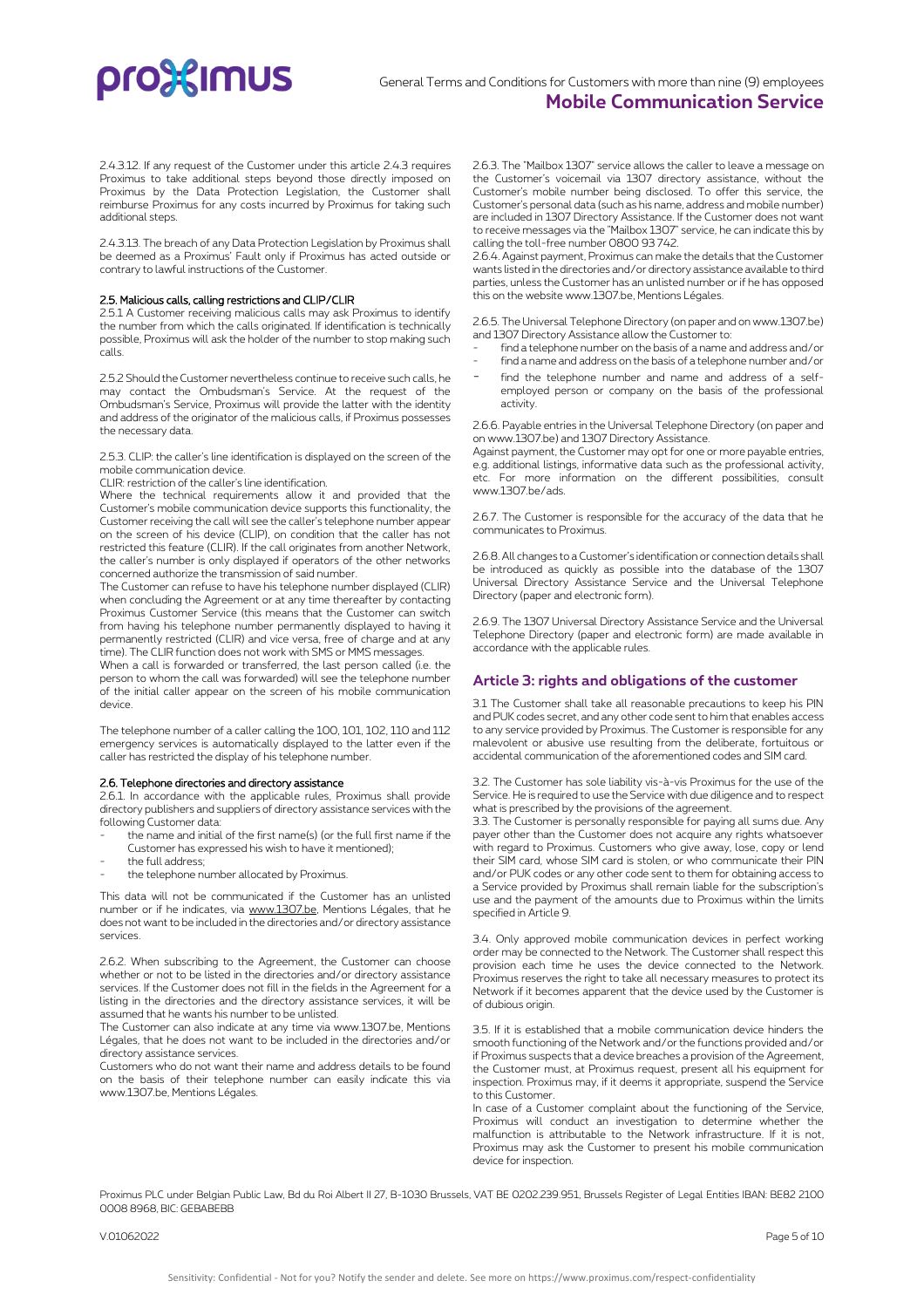### 3.6.

3.6.1. The Customer may not use a mobile communication device on which is installed, by any means, any type of equipment which could lead to Network disruptions, affect the integrity of the Network or its proper functioning.

3.6.2. Unless otherwise agreed by Proximus on an exceptional basis, the Customer may not place the Service, in full or in part, directly or indirectly, at the disposal of third parties. He may not transfer it to third parties or permit its use by them to provide telecommunications services under his own name and for his own account.

3.6.3. The Service may not be used in such a way that:

- certain functions of the Network, or of a Mobile Network linked to the Network, can no longer be executed correctly (e.g. the transmission of the caller's ID (unless otherwise specified), the transmission of the IMEI number of the sending mobile phone, the interception and recording of communications by virtue of an order from a judiciary or administrative body, or the recording of calling and identification data), and/or in such a way that the Service is used to transmit calls which were routed to a place other than where the Customer is located in the framework of an activity that falls under Article 3.6 point 2 of these General Terms and Conditions Mobile and/or;
- b) in such a way as to no longer make it possible to identify or locate the caller following an emergency call, or in such a way as to avoid the interconnection rates charged by Proximus and/or;
- c) with a device whose use, according to Proximus ,corresponds to prohibited use by virtue of points a) or b) above.

Unless otherwise proven, the provisions set out in this article 3.6. shall be deemed to have been breached by the Customer if the latter purchases an abnormally large quantity of SIM cards or if his usage (incoming and outgoing calls, SMS messages, voicemail, type of calls) deviates from the average usage of another Proximus mobile telephony Customer in comparable circumstances.

Proximus may provide proof of the above-mentioned prohibited uses, by any means, including data and overviews from its own systems or systems provided by third parties or by the other telecom operators through which the communication took place. The Customer and Proximus shall consider these overviews and data as valid, unless proof to the contrary is furnished.

3.7. The Customer shall not make any attempts to copy the technical identification data contained on his SIM card and, in general, shall refrain from making any abusive or fraudulent use of his SIM card.

3.8. The Customer shall not use the mobile Network or any Service provided by Proximus in a way that breaches public order and decency.

3.9. In the framework of the Proximus Service, the Customer shall comply with the applicable laws, the intellectual property rights, and other thirdparty rights.

3.10. All costs borne by Proximus and all payments in general made by Proximus (e.g. damages and interest to third parties, repair costs, etc.) as a result of a breach of this article by the Customer, shall be borne by the Customer, without prejudice to all other rights or forms of recourse of Proximus.

3.11. The rate plans offering an "unlimited" volume are based on normal usage of the Service within the framework of a limited offer. In the event of an exceptional increase in the Customer's use of the Service, Proximus reserves the right to limit the Service or suspend and/or terminate the Agreement if the monthly usage of the Service is regularly 10 times (or more) greater than the average usage of all users of the unlimited offer, or in case of abnormal use of the Service, e.g. if the phone is used as a baby monitoring phone, the Service is used for call center or SIM box purposes, or the Service is made available to third parties.

3.12. The Customer commits to make a fair use of the Roaming Services, within the meaning of the European regulation.

Should Proximus observe any abusive or anomalous use of the voice, data, SMS, MMS Roaming Services during a period of four (4) subsequent months, Proximus reserves the right to alert the Customer by all appropriate means ( SMS, email, mailing, call etc.). In such a case, the Customer has two weeks to change his usage pattern and to demonstrate an actual domestic presence or consumption. Otherwise, Proximus shall have the right to apply to the Customer the surcharge in force pursuant to the European regulation as from the day after the alert date until Customer's usage no longer indicates a risk of abusive or anomalous use of the Roaming Services, on the basis of a four (4) subsequent months observation period.

By "abusive or anomalous use of Roaming Services" is meant under the European regulation:

- A presence and service consumption which prevail in the other Member States in comparison with the domestic presence and service consumption in Belgium or
- A long inactivity of a given SIM card associated with use mostly, if not exclusively, while Roaming or
- A subscription and sequential use of multiple SIM cards by the same Customer while Roaming.

Furthermore, in case of organised resale of SIM cards to persons who, within the meaning of the European regulation, neither formally reside in nor have stable links with Belgium, Proximus reserves the right to apply immediately any necessary measure for the respect of the agreement, including its suspension and/or termination, without prejudice to Proximus' right to claim damages.

3.13. The Customer can consult the level of consumption of the Service (mobile data volume, call minutes, number of SMS sent,…) on the MyProximus application or website.

# **Article 4 Provisions relating to the use of the internet access**

4.1. Access to the mobile Internet services requires the use of a compatible modem, whether integrated or not, which is designed to accept the data on the micro SIM card which the user is provided with when subscribing or which is sent through the post.

To use the Service on certain mobile communication devices, the user needs to download connection software via said modem. Before any installation is carried out, the Customer must ensure that his mobile communication device is compatible with said software.

4.2. The Customer hereby acknowledges that the software shall remain the property of Proximus or of any third parties who hold the intellectual property rights to the software, even if the modem is sold to the Customer. This means that the Customer shall have only one user's license to the software, which shall be valid throughout the period that the software is protected by intellectual property rights. The Customer shall neither copy the Software, except insofar as it relates to a backup copy, nor change the Software. He shall comply with the specific licensing conditions that will be communicated to him when the Software is installed or downloaded. Customers who decide to use this software shall be deemed to have accepted the specific license conditions relating thereto.

4.3. The Customer may, at any time, sign up for and/or subscribe to the services made available to him via an Internet access connection. The Customer using the Service to access the Internet hereby also declares that he has knowledge of how the services function, of the Internet and of the rules governing Internet use, and that he accepts them.

Access to the products and services offered via an Internet access connection can depend on the technical functions of the mobile communication device.

The Customer is solely responsible for defining the parameters of his mobile communication device. Proximus hereby reminds the Customer that the parameters defined by the manufacturers may allow the mobile communication device to connect automatically to the Internet.

4.4. Proximus reserves the right to change or scrap certain interactive services at any time and to offer new ones.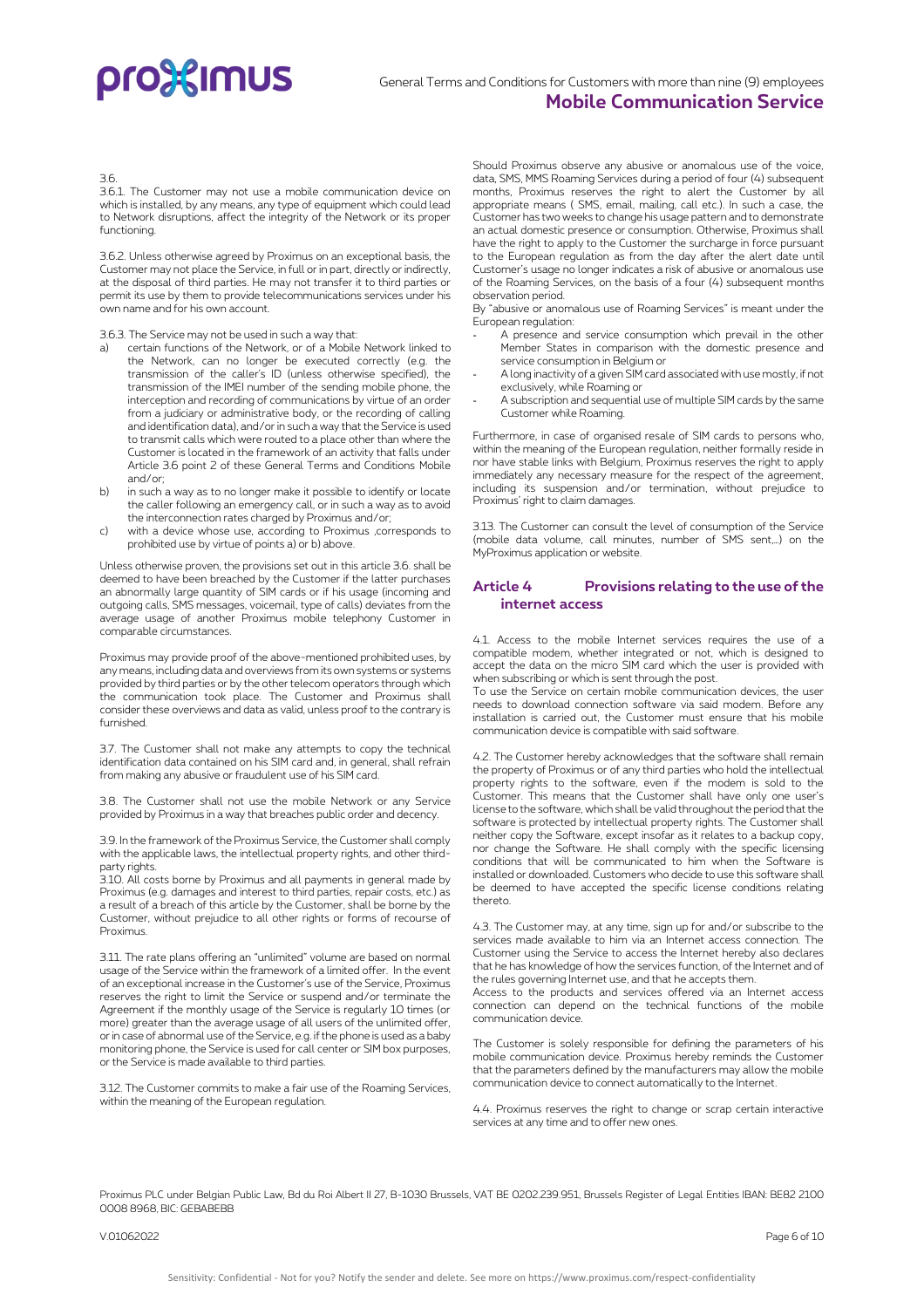4.5. The Customer may only use the Internet access for private purposes. Use for commercial purposes is prohibited. In particular, the Customer shall not allow third parties to access the services offered via the Internet access connection unless they pay for it, financially or otherwise.

4.6. The Customer shall not make abusive, fraudulent or excessive use of the Internet access, notably by deliberately or involuntarily congesting Proximus' mail servers and/or the data recipient servers (through spamming, junk e-mails, etc.) or by sending messages generating a large number of replies which can disrupt the availability of the servers or the Mobile Network. Proximus reserves the right to block the receipt of emails by its servers which are not protected against "open relay", i.e. servers which send e-mails which are not intended for Proximus and, at the same time, which enable massive quantities of unsolicited e-mails to be sent.

4.7. Data likely to be protected by intellectual property rights or in breach of the legal provisions in force may be accessible via an Internet connection. Subject to the express approval of Proximus or a third party, the Customer shall not store, copy, download or send any data that is prohibited, illicit, illegal, contrary to public decency or public order, or which infringes or is likely to infringe the rights of third parties, notably intellectual property rights.

4.8. When connected to the Internet, the Customer is responsible for taking all appropriate measures to protect his own data and/or software, notably against contamination by any viruses circulating on the Internet or against the intrusion by a third party into the system of his mobile communication device. The Customer also acknowledges having been fully informed of the Internet's lack of reliability, particularly in terms of lack of security relating to data transmission and non-guarantee of performance as regards data volume and transmission speed. The Customer acknowledges having been informed of the fact that the integrity, authentication and confidentiality of information, files and data of any kind which he wishes to exchange over the Internet cannot be guaranteed on this network. The Customer therefore assumes full responsibility for any breach of confidentiality of the data transmitted via the Internet access.

4.9. Given that the content, products and services are provided by third parties via the Internet, the Customer should address any claims relating to the performance of said services or the sale of said content and products to the third parties who have marketed them. The Customer can obtain the details of the third parties whose content is accessible by surfing to Proximus' website, www.Proximus.com.

4.10. Proximus shall not be liable for:

- the content, accuracy and/or integrity of the information and data transmitted using the Internet access;
- damages, damage, errors or omissions, interruptions, faults, theft, loss or destruction of data, which can occur while the Customer or a third party accesses the Internet, except in the case of willful deception or serious misconduct on the part of Proximus ;
- in case of delayed response times, non-accessibility and/or complete or partial failure of the Internet access or the access to the services provided via the Internet;
- in case changes are made to the service offering on the Internet by publishers, producers and content distributors, or are imposed through legal or regulatory provisions;
- infringements or fraud committed by the Customer, or any third party, through the intermediary of the Internet access.

4.11. Given the secrecy that private correspondence must be entitled to, Proximus does not make any checks on the content or characteristics of the data transmitted or received by the Customer on the Mobile Network and/or the Internet network. However:

Proximus reserves the right to process communication data relating to the Internet access in accordance with Article 2.4 of these General Terms and Conditions Mobile;

to ensure sound management of the Internet network, Proximus reserves the right to delete any messages or prevent any operation performed by the Customer which is likely to disrupt the proper functioning of the Mobile Network, the Internet network, or which does not respect the normal rules of use. The Customer acknowledges having been informed of the fact that if Proximus is alerted by a third party or the judicial authorities, by any means whatsoever, of the unlawful nature of content transmitted via the Mobile Network, Proximus will pass on said content to the authorities in charge of upholding the law. After receiving a complaint containing sufficient probative elements, Proximus also reserves the right to immediately suspend or interrupt access to the Internet to any Customer who sends or transmits litigious content. In that case, Proximus does not have to give prior notice or pay any compensation.

4.12. Proximus reserves the right to temporarily suspend complete or partial access to the Internet in case of force majeure or when carrying out maintenance of the access to, or operation of, these services, without having to give prior notice or pay compensation. Where possible, Proximus will inform the Customer of this suspension a reasonable period of time in advance, by any means deemed appropriate, and will take the necessary steps to make this Service suspension as brief as possible.

4.13.. Proximus will, at its as the case may be, either reduce the mobile data surfing speed when the mobile data volume included in the rate plan has been used in Belgium or cut off the mobile data connection as soon as possible when the mobile data usage in Belgium exceeds the rate plan by EUR 60 (incl. VAT) or another available threshold communicated in advance by Proximus. When the Customer has reached the surfing limit or exceeds the rate plan by the said threshold, the Customer will be informed accordingly by SMS. The Customer who wishes to continue surfing can at any time deactivate, under its own responsibility, the concerned limitation by contacting the Customer Service or via selfservicing, if allowed.

4.14. As regards the use of the Service outside of Belgium, Proximus will cut off the mobile data connection as soon as amount of the mobile data monthly bill exceeds EUR 60 (incl. VAT). For Customers with a rate plan, the connection will only be cut off if mobile data usage exceeds the rate plan by EUR 60 (incl. VAT). When the Customer has reached the surfing limit or exceeds the rate plan by the said threshold, the Customer will be informed accordingly by SMS. The Customer who wishes to continue surfing can at any time deactivate, under its own responsibility, the concerned limitation by contacting the Customer Service.

If the Customer deactivates the connection interruption referred to in the previous paragraph, Proximus will interrupt the mobile Internet connection outside Belgium again as soon as the monthly bill for mobile internet exceeds EUR 121 (including VAT) outside Belgium, unless the Customer has decided to remove this second limit and continue surfing without limit under its own responsibility. The Customer has the possibility to change his choice at any time. The Customer is notified by SMS before reaching the relevant surfing limit or after exceeding this limit.

By deactivating these internet connection interruptions, the related notification messages will not be sent.

4.15. Proximus engages to use any technical means at its disposal to provide its Customers with access to the Service. However, Proximus does not give any guarantees, express or implicit, on the ability of the Service to meet the Customer's expectations or needs, or on the flawless or uninterrupted operation of the Service.

In the event of congestion of the mobile data network and in order to prevent network (super) saturation, Proximus can be obliged to slow down certain types of data streams. More information regarding the procedures applied by Proximus in order to avoid (super) saturation of its mobile network is available on our internet site.

# **Article 5 Billing**

5.1. In addition to the requisite statutory references, bills should include at least the following information:

- the activation charges (if applicable);
- the subscription fee or the flat-rate amount;
- additional charges for options and/or services with a surcharge;
- the total charge for national calls; •

Proximus PLC under Belgian Public Law, Bd du Roi Albert II 27, B-1030 Brussels, VAT BE 0202.239.951, Brussels Register of Legal Entities IBAN: BE82 2100 0008 8968, BIC: GEBABEBB

.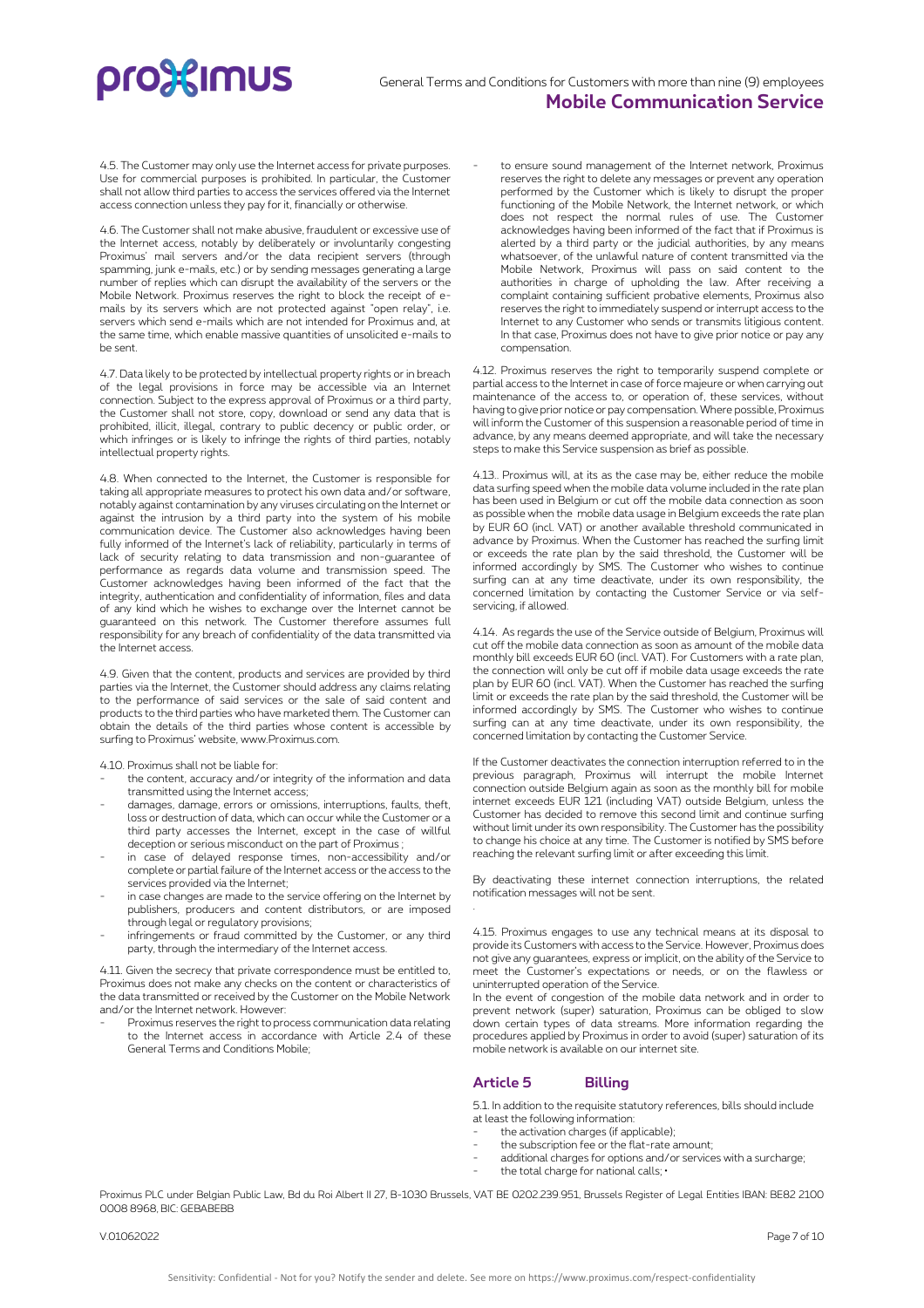- the itemized cost of communications and/or international calls (except SMS, MMS and services provided by third parties, etc.).
- the total charge for calls to mobile services;
- the total charge for calls to value-added services;
- the total charge for calls to so-called zonal rate (long-distance rate) numbers (078 15);
- the time periods to which the charges and billed calls relate;
- the due date for payment, notwithstanding the provisions of article 7 of these General Terms and Conditions Mobile.
- toll-free calls, including those to emergency services, are not indicated on the bill.

5.2. The Customer can consult free of charge the details of his last bill on the MyProximus application or website.

5.3. On simple request, the Customer can obtain a more detailed version of his basic bill (an "Itemized Bill") free of charge. This Itemized Bill is sent to the billing address specified by the Customer. The Customer must inform any co-users of the Service of the fact that the bill for the calls is itemized.

5.4. Unless otherwise agreed, the bill is sent every month and/or every two (2) months for Customers of the Service marketed under the Proximus brand. The first bill following activation of the Service may be sent between two normal billing dates

In the event of proven or suspected fraud or serious doubts about the Customer's solvency, Proximus may decide to bill the Customer on a weekly basis.

Only one copy of the bill is drawn up and sent to the Customer or the thirdparty payer designated by the Customer, in accordance with the billing schedule (billing intervals) set by Proximus.

5.5. For a charge, the Customer may ask to receive an interim bill. Proximus may send an interim bill or request an advance on the next bill at any time.

5.6. In the event of proven fraud or serious doubts about the Customer's solvency, Proximus reserves the right to demand the Customer, at any time, to pay an advance or provide an unconditional bank guarantee at first request. Should the Customer fail to submit proof of the existence of such a guarantee within three (3) Business Days of Proximus 's demand, the latter reserves the right to completely suspend the Service to the Customer without prejudice to article 12. of these General Terms and Conditions Mobile.

5.7. In his relationship with Proximus, the Customer acknowledges the validity and probative force of the bills and any other documents used to establish them.

# **Article 6 Disputed bills**

6.1 The Customer must indicate the item concerned and the amount disputed in any complaint filed.

The obligation to pay the disputed sum will then be suspended, regardless of whether the complaint was filed with the Customer Service or with the Telecommunications Ombudsman's Service. The lodging of a complaint does not the exempt the Customer from his obligations to pay the uncontested amount. If the Customer disputes a bill, he can obtain an itemized bill on request, free of charge.

If Proximus rejects a complaint, the contested amount must be paid immediately. Proximus will indicate the due date for the contested amount in the letter notifying its decision.

6.2. Proximus will immediately take into consideration all complaints about bills that are submitted to it.

If it transpires that the Customer has wrongfully contested the last two consecutive bills, or three of the last six bills, Proximus reserves the right to claim payment in full of the new contested bill.

Moreover, if the new complaint proves to be unfounded, the Customer may be billed for the costs of the investigation.

6.3. To be admissible, any complaint about amounts billed must be lodged with Proximus within thirty (30) Calendar Days of the billing date, without prejudice to any other means of recourse. Beyond that period, the Customer shall accept the bill in respect of the items billed and the billing amount.

# **Article 7 Terms of payment**

7.1. The sums billed by Proximus are payable within the due date mentioned on the bill. Payment is made by bank transfer to the account number specified by Proximus with an indication of the references included in the bill. Proximus is under no obligation to accept cash payments.

The designation of a third-party payer shall not exempt the Customer from the obligation to pay if that third party fails to do so. No rights to the Service accrue to the third-party payer. Sums indicated on an interim bill not requested by a Customer or a request for an advance on the next bill sent by Proximus must be paid within three (3) Business Days of the date they are sent.

7.2. If a Customer makes a partial payment and this payment does not correspond in full to the amount outstanding for the use of the Proximus Service or the M-commerce documents, Proximus reserves the right to attribute this payment at random to the amounts still due.

7.3. If a bill is not paid by the due date, Proximus shall send a reminder by any appropriate means (post, e-mail, SMS, etc.) to the defaulting Customer or to the third-party payer designated by the Customer.

Reminders incur fixed administrative fees.

The expiry of the due date for payment indicated in the reminder will serve as official notice to the Customer. The calculated interest on arrears is due per day of late payment on the total uncontested amount of the bill in case the bill is not paid by the due date.

7.4. Proximus will inform the Customer of the amount to be paid if the Customer claims not to have received his bill. A copy of the bill will be provided to the Customer on request. Repeated requests by the Customer for duplicate bills and requests for copies of bills predating the last three bills may result in the Customer being charged a fixed administrative charge per copy.

7.5. The expiry of the due date for payment indicated in the reminder will serve as official notice to the Customer. Interests on arrears calculated at the legal interest rate are due per Calendar Day of delay in paying the total non-contested amount of the bill, in case the bill has not been paid at the end of the term. If a line is reactivated following a Service suspension carried out in accordance with article 12, Proximus reserves the right to also bill for line reactivation charges.

7.6. If Proximus entrusts the recovery of the debt to a third party, the Customer will be billed for this.

7.7. Where Proximus offers a "cash collecting" service, (i.e. a service which allows the Customer to pay via his Proximus bill for products/services distributed by third parties, notably via numbers with a surcharge, such as 0900, etc.), the purchase or service Agreement is directly concluded between the Customer and the third party. Proximus role is limited to collecting payment in the name and on behalf of these third parties or any other body designated by said third parties. Proximus is not responsible for the proper execution of the purchase or service Agreement as such. In case of a complaint, the Customer must directly address the third party concerned. The amount related to this purchase or service (VAT included) will appear separately on the Proximus bill in the form of a statement, which is not valid as a bill in the fiscal sense. If the Customer wants a bill for this purchase or service, he must contact the third-party seller in advance. Indications on the price of pay for-for text messages and pay-for calls can be found on the Proximus Website: ww[w.proximus.be/priceofthirdpartyservices.](https://www.proximus.be/priceofthirdpartyservices)

# **Article 8 Proximus liability**

8.1.Generally speaking, Proximus shall be held liable only in the event of criminal deception or serious misconduct (namely an infringement of major contractual obligations) on its part or on the part of one of its employees.

Moreover, the Customer recognizes and accepts that Proximus cannot be held liable for any immaterial damage, or for damage such as loss of income, loss of profits, business interruption, or loss of or damage to data. Without prejudice to the mandatory legal provisions, in all cases where Proximus may be found liable, such liability shall be limited to €650,000.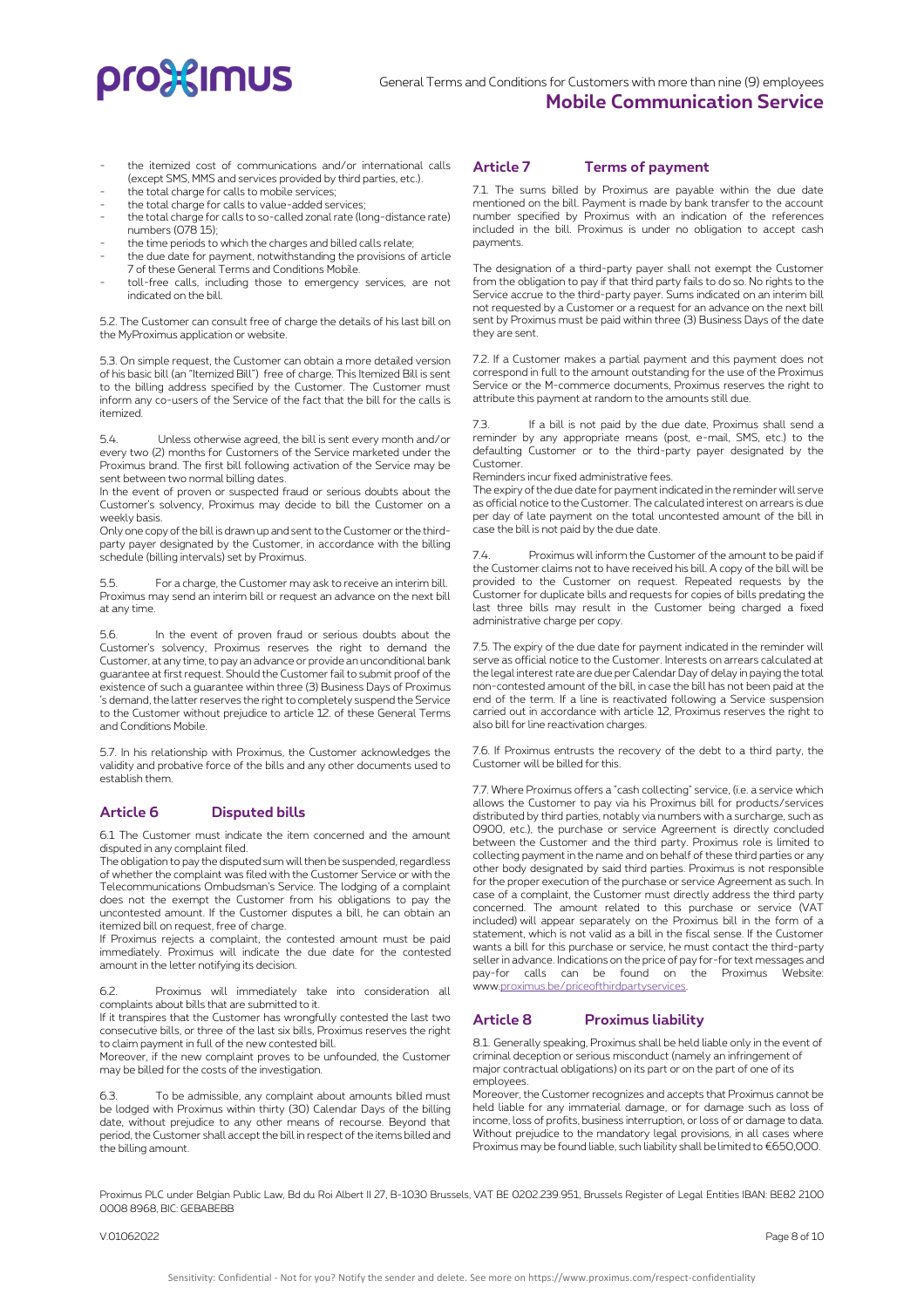8.2. Proximus is not liable in the event that the Proximus Service is improperly used, the mobile communication device and/or its accessories malfunction or the SIM card fails to work in a non-approved terminal.

8.3. Proximus is not liable for damage resulting from the content of calls and messages. Nor can it be held liable for third-party services provided via the Service or the billing thereof.

8.4. Proximus is not liable for any damage resulting from the intervention of a third party.

8.5. Proximus is not liable for damage as a result of the Customer activating/deactivating certain services/options, such as the deactivation of the PIN code.

8.6. Proximus declines all liability for any damage whatsoever that might result from the Customer's decision to deactivate the PIN code.

8.7. The Customer is aware of the possible risks inherent to using a mobile communication device, more particularly the dangers that can result from using the mobile communication device while driving a vehicle.

Proximus is not liable for any damage resulting from an accident caused by the use of a mobile communication device. The Customer is aware of the potential disruptions that a mobile communication device can cause to certain sensitive equipment such as medical apparatus, airplanes, etc. It is therefore essential that the instructions issued by the people in charge of such equipment be strictly observed. Proximus is not liable for any damage that may result from a failure to comply with such instructions.

# **Article 9 The Customer's liability**

9.1. The Customer is liable vis-à-vis Proximus for any damage, material or otherwise, resulting from his improper use of Proximus networks and/or mobile telephony services, and shall reimburse Proximus for any damage incurred in this regard.

9.2. The Customer is liable for any damage in general caused to Proximus or a third party resulting from the use of the SIM card, by any person and on any mobile communication device whatsoever, even in case of loss or theft.

In case of loss or theft, the Customer shall continue to be liable for the payments due under the agreement, unless he informs Proximus of the loss or theft immediately by telephone and, at the same time, asks Proximus to deactivate his line. In that case, the Customer will be exempt from having to pay for any use made of the SIM card after the abovementioned notification and instructions.

The Customer's statement must be confirmed immediately by registered letter, addressed to Proximus.

Putting the line out of service in these circumstances does not result in the termination of the Agreement between Proximus and the Customer: any payment other than that relating to the amount of the calls made after the above-mentioned notification, shall remain due. The line will be reactivated as soon as the Customer requests this.

# **Article 10 Number portability**

The Customer can ask for his mobile phone number to be ported to another operator until one (1) month after the date of termination of the Agreement. A Customer wanting his mobile phone number to be ported to another operator must contact that operator for this. On the Customer's behalf, the new operator will take the necessary steps with Proximus to have the mobile phone number ported and to put an end to the contractual relationship between the Customer and Proximus.

In case all mobile phone numbers subject to this Agreement have to be ported out, the Agreement will be automatically terminated once the port out is effective. If a part of the mobile phone numbers subjects to the this Agreement have to be ported out, the Agreement will be automatically terminated for the said mobile phone numbers once the port out is effective, but it remains into force for the remainder of the mobile phone number. In case of a port out of all or part of the mobile phone numbers subject to this Agreement, the early termination fee and other effects of termination as set out under article 12.3. shall be applicable.

10Only mobile phone numbers which have not been deactivated may be ported. The services from which a Customer benefited while with Proximus will not be transferred. Likewise, Proximus cannot guarantee

that it can offer Customers who port their mobile phone numbers to Proximus the services they enjoyed with their previous operator. During the porting operation, the Customer will be temporarily inaccessible.

Proximus will, however, refuse number portability:

- if the operator to whom the Customer wishes to port his mobile phone number does not comply with the legal procedure that applies to number portability;
- in case of suspected or proven fraud by the Customer or a third party.

Proximus will make all reasonable efforts to ensure the mobile phone number is ported successfully. However, it might be possible that the porting of the mobile phone number(s) is prevented due to technical reasons . If the number porting procedure fails within the timelimits set by law, Proximus will reactivate the Customer's Agreement linked to his mobile phone number and will continue to provide the Service under the same conditions until the porting procedure is successful.

In the event of a delay in the porting procedure and at the Customer's explicit written request the Customer may be entitled to a specific compensation as provided by law. The Customer can find more information on the amounts and the compensation procedure on the website of the Belgian Institute for Postal Services Telecommunications:

www.ibpt.be/consommateurs/retard-dans-le-portage-de-votrenumero. Claims for compensation must be submitted within a maximum

of six (6) months after the request to port out a mobile phone number. Proximus is not liable for any damage resulting from the nonperformance, the erroneous performance or late performance of the porting of one or more mobile phone numbers for reasons dependant on the other operator, a third party or the Customer itself. Proximus is not liable for any damages resulting from the unavailability or erroneous porting of the mobile phone number(s) due to technical reasons.

# **Article 11 Transfer of the Agreement**

The Customer may only transfer his rights and obligations under the Agreement on condition that he complies with the formalities required by Proximus, the latter gives its consent and the Customer accepts the financial terms that apply to such a transfer. Proximus has the right to transfer all or some of its rights and obligations under the agreement to a third party, without the Customer's consent.

# **Article 12 Suspension and termination**

A suspension or termination of the Service also applies to any optional services linked to the Service.

## 12.1. Suspension by Proximus

12.1.1. If a Customer does not meet his obligations under this Agreement or another agreement , Proximus may suspend all or part of the Service.

12.1.2. Proximus may suspend all or part of the Customer's Service, indicated on the same bill, if the Customer fails to meet his obligations under this Agreement, and fails to remedy the situation within ten (10) Business Days of official notice being sent. The Service may be suspended in full with immediate effect if the Customer disrupts traffic on the public telephone Network.

In case of an exceptional surge in the Customer's usage, Proximus may suspend or terminate all or part of the Service after having notified or attempted to notify the Customer in advance. The suspension takes place without the Customer being entitled to claim any form of compensation.

12.1.3. The restriction or full suspension of the Service(s) will end when the Customer complies with his obligations. If the Customer wishes to reactivate the normal Service, he will be billed a one-time charge.

12.1.4 The Customer will continue to be liable for the payment of the basic fees and any additional fees throughout the duration of the full suspension of the Service.

12.2 Suspension by the Customer